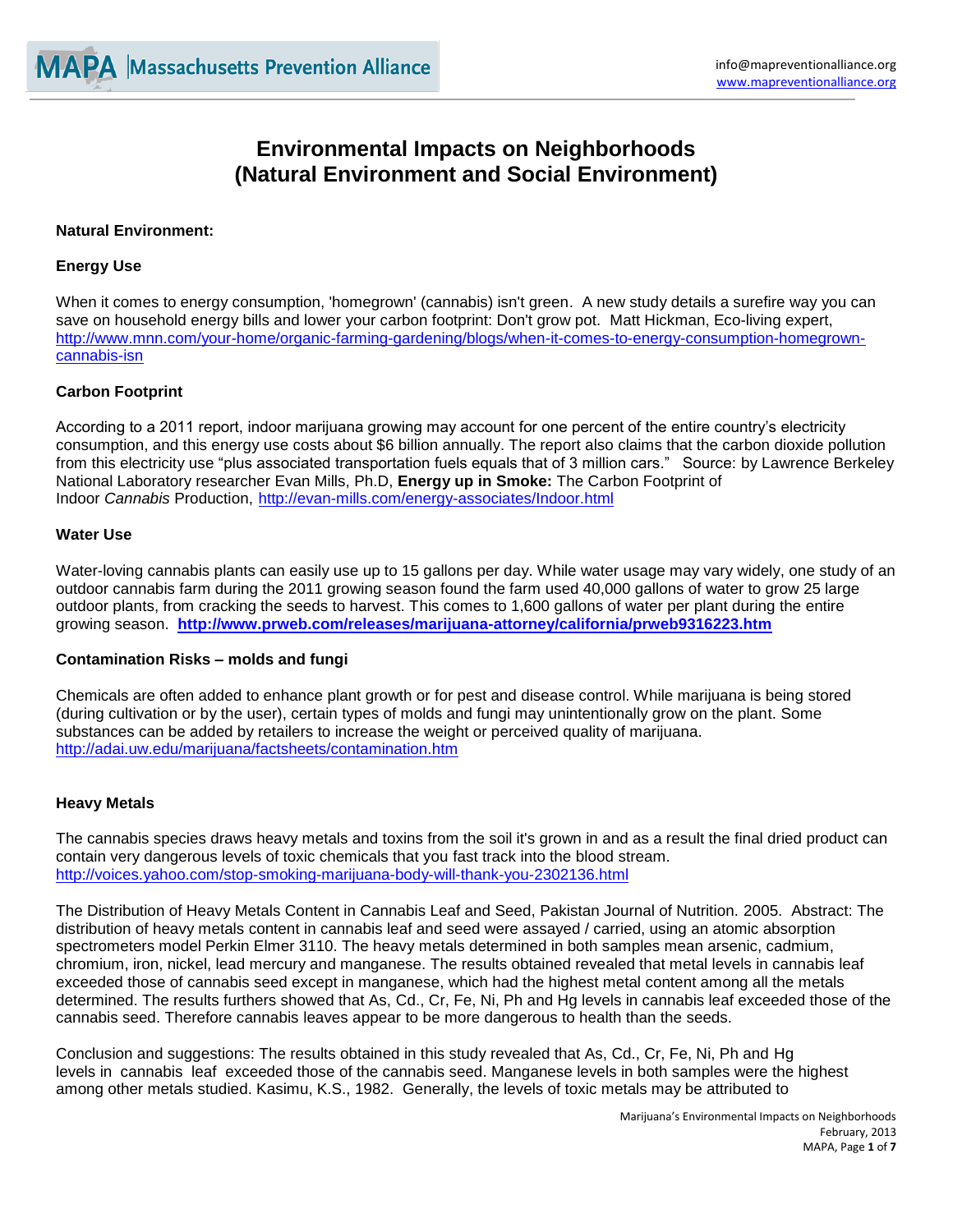the nature of the drug and area of cultivation. Education about the harms and health implications of cannabis sativa must include this chemical/heavy metal information to increase public awareness about the real and comprehensive dangers of this drug. <http://www.pjbs.org/pjnonline/fin356.pdf>

## **Toxins**

In a study by the journal *Chemical Research in Toxicology*, Health Canada researchers found higher levels of certain toxins in marijuana smoke than in tobacco smoke. The marijuana smoke had 20 times as much ammonia and five times as much hydrogen cyanide and nitrogen oxides, possibly due to higher levels of nitrate fertilizer traces in the marijuana. Then again, only the tobacco smoke contained the potent carcinogens known as tobacco-specific nitrosamines, and had "moderately higher levels" of potentially hazardous compounds such as formaldehyde, acetaldehyde, and polycyclic aromatic hydrocarbons. "Cannabis smoke 'has more toxins,'" BBC News [reported,](http://news.bbc.co.uk/2/hi/health/7150274.stm) warning that ammonia is "linked to cancer," while hydrogen cyanide and nitrogen oxides "are linked to heart and lung damage respectively." *The Guardian* [agreed:](http://www.guardian.co.uk/Guardian/society/2007/dec/19/drugsandalcohol.drugs) "Cannabis smoke more toxic than puffing tobacco." Even *[EarthTimes](http://www.earthtimes.org/articles/show/161382.html)* ("Cannabis smoke more harmful than tobacco smoke") and *New [Scientist](http://www.newscientist.com/article/mg19626354.200-inhaled-cannabis-is-more-toxic-than-tobacco-smoke.html)* ("Inhaled cannabis is more toxic than tobacco smoke"). But typically marijuana users smoke less each day than tobacco smokers, so their daily dose of toxins is likely lower than cigarette smokers. <http://reason.com/blog/2007/12/19/the-dose-makes-the-poison-even>

## **Plant size**

According to one online marijuana site, you can"Grow Monster-Size Medical Marijuana Plants Indoors to Maximize Yield and THC." Like any other horticultural or agricultural activity, "marijuana growers are constantly trying to maximize yields." A medical marijuana plant with an exclusive 1000 watt light can easily reach 3-6 feet in height and yield 1-2 lbs of medicine.

"Chicago Pot Farm's Plants as Big as Trees" -- Police in a helicopter stumbled upon what may be the largest outdoor pot farm in the city's history. Planted in rows and spread over an area the size of two football fields, as many as 1,500 plants averaging 6-feet tall were growing amidst heavy brush in an industrial area on the city's South Side. <http://abcnews.go.com/blogs/headlines/2012/10/chicago-pot-farms-plants-as-big-as-trees/>

## **Odor**

"Marijuana odors put off neighbors. *Smell more potent as harvest time approaches".* Ashland, Oregon. "It was like having a family of skunks living in our backyard," Kauder said. "It's my understanding that marijuana that's growing has a very distinctive odor. It's sometimes referred to as 'skunk weed.'"… After multiple complaints to city of Ashland officials, Kauder's neighbor was eventually cited under an Ashland law that prohibits odor nuisances.

## **<http://www.dailytidings.com/apps/pbcs.dll/article?AID=/20120906/NEWS02/209060303>**

"Boulder [Colorado] sniffs out problem with medical marijuana odors -- City receiving complaints about lingering smells." The unmistakable and sometimes overwhelming bouquet of marijuana has prompted a handful of Boulder residents and businesses to complain about the smell radiating from some dispensaries and greenhouses in the city. [http://www.coloradodaily.com/business/ci\\_17002230#ixzz2KcfC73ga](http://www.coloradodaily.com/business/ci_17002230#ixzz2KcfC73ga)

**Illegal Growing**: As the marijuana industry and market becomes entrenched, illegal outdoor grow operations begin to proliferate as well. In California, in a 37-square-mile patch of forest, state scientists counted 281 outdoor pot farms, and 286 greenhouses, containing an estimated 20,000 marijuana plants – mostly fed by water diverted from creeks of a fork of the Eel River, spawning grounds for endangered coho salmon and other threatened fish. Marijuana is a water-intensive plant. ". . . you get a lot of marijuana sucking up a lot of water…This threatens species we are spending millions of dollars to recover." The marijuana boom that came with the sudden rise of medicinal cannabis in California has wreaked havoc on the fragile habitats of the North Coast and other parts of the state. With little or no oversight, farmers have illegally mowed down timber, graded mountaintops for sprawling greenhouses, dispersed poisons and pesticides, drained streams and polluted watersheds. Thos illegal growers operate in the shadows and scientists have little hard data on their collective impact, but they are getting a snapshop. Pictures posted at the LA Times.com. "Environmental impact of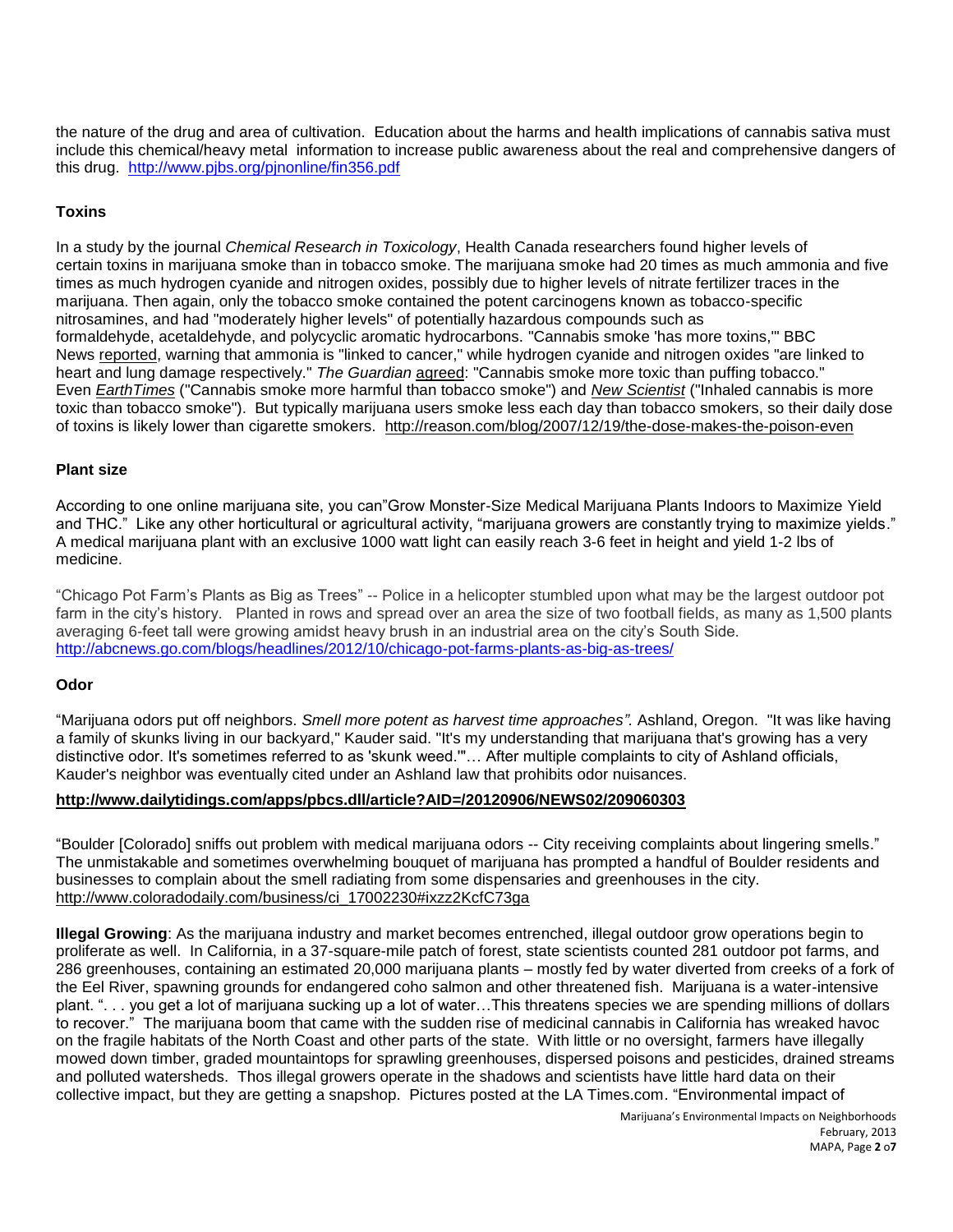marijuana-growing in California", Posted by Jerome Adamstein, December, 22, 2012, [http://framework.latimes.com/2012/12/22/environmental-impact-of-marijuana-growing-california/#/0,](http://framework.latimes.com/2012/12/22/environmental-impact-of-marijuana-growing-california/#/0)

## **Environmental Impacts of Illegal Outdoor Grow Operations**

Medical marijuana has been a reality in California since 1996. Since then, illegal grow sites have proliferated along with dispensaries. A domestic black market for marijuana proliferates. Officials cite increased environmental degradation at illegal grow sites on the North Coast of California. Damage includes diverted streams, unpermitted soil grading, the clear cutting of trees, heavy fertilizer and pesticide usage and tons of garbage left in some of the state's most pristine public lands Source: 'A huge, huge mess'; officials talk environmental impacts of marijuana, and the need for more study, clean up" Thadeus Greeson/TheTimes-Standard.com, Sunday February 10, 2013. , [http://www.times](http://www.times-standard.com/localnews/ci_21455470/)[standard.com/localnews/ci\\_21455470/.](http://www.times-standard.com/localnews/ci_21455470/)

A peer reviewed scientific study by UC Davis researchers quantify impacts of large-scale, illicit pot grows and concludes that the heavy use of high-powered rodenticides at outdoor marijuana grows is likely a leading cause of death for the Pacific fisher, a reclusive weasel-like creature that is currently a candidate for federal protection under the endangered species act. When police raid a grow site, it's often the thousands of marijuana plants that garner the attention. But other items found at the grow sites are what may actually pose a larger danger to the public. Investigators find complex mazes of plastic irrigation lines, large containers of high-powered pesticides, fertilizers and rodenticides. Also left behind at the illegal grow sites are mounds of soda cans, and human feces from holes dug and used as makeshift outhouses.

The state of California has had to establish a Campaign Against Marijuana Planting, and federal drug enforcement agencies have joined with them to establish the Cannabis Eradication and Reclamation Team, with a focus on pulling pot plants and cleaning up after the growers who planted them illegally. [http://www.timesstandard.com/localnews/ci\\_21455470/.](http://www.times-standard.com/localnews/ci_21455470/)

**Pot: Not so green after all? May 21, 2010 By** [Shannon](http://oaklandnorth.net/author/shannon-service/) Service **California's marijuana industry is worth an estimated \$14 billion. But large marijuana growing operations — most of which are illegal — are polluting local ecosystems on an industrial scale in rural counties and places as unlikely as state parks.**  http://www.pbs.org/wnet/need-to-know/environment/pot-not-so-green-after-all/839/

# **Social Environment:**

## **Crime**

Marijuana is an all cash business. Banks will not deal with dispensaries, as marijuana is federally illegal. The marijuana business violates Federal law and any bank that does business with the industry would lose its FDIC backing. As a result marijuana dispensaries are repositories of marijuana crops with significant street value and large amounts of cash. Problems of increased crime around dispensaries, and home invasions of "patients" and "caregivers" that cultivate for personal use, are well documented in other medical marijuana states. In 2013, Massachusetts and Rhode Island are experiencing similar negative activity.

Marijuana grow house uncovered in home invasion, Marshfield, MA, 1/23/13 <http://www1.whdh.com/news/articles/local/south/12009663187732/marijuana-grow-house-uncovered-in-home-invasion/> [http://www.bostonglobe.com/metro/2013/01/23/armed-home-invasion-marshfield-leads-discovery-marijuana-growing](http://www.bostonglobe.com/metro/2013/01/23/armed-home-invasion-marshfield-leads-discovery-marijuana-growing-operation/Iq4H8t20heblEHbEkEmq0J/story.html)[operation/Iq4H8t20heblEHbEkEmq0J/story.html](http://www.bostonglobe.com/metro/2013/01/23/armed-home-invasion-marshfield-leads-discovery-marijuana-growing-operation/Iq4H8t20heblEHbEkEmq0J/story.html)

Police bust pot grow house in Edgartown, MA, February 1, 2013 <http://www.mvtimes.com/2013/02/01/police-bust-pot-grow-house-edgartown-14290/>

Home invasion of Providence, RI, medical marijuana grower , Providence Journal, March 8, 2012. Gunmen demanded cash, and they took two laptops, two cell phones, and two ounces of marijuana in a jar, according to a police report. <http://news.providencejournal.com/breaking-news/2012/03/home-invasion-o.html>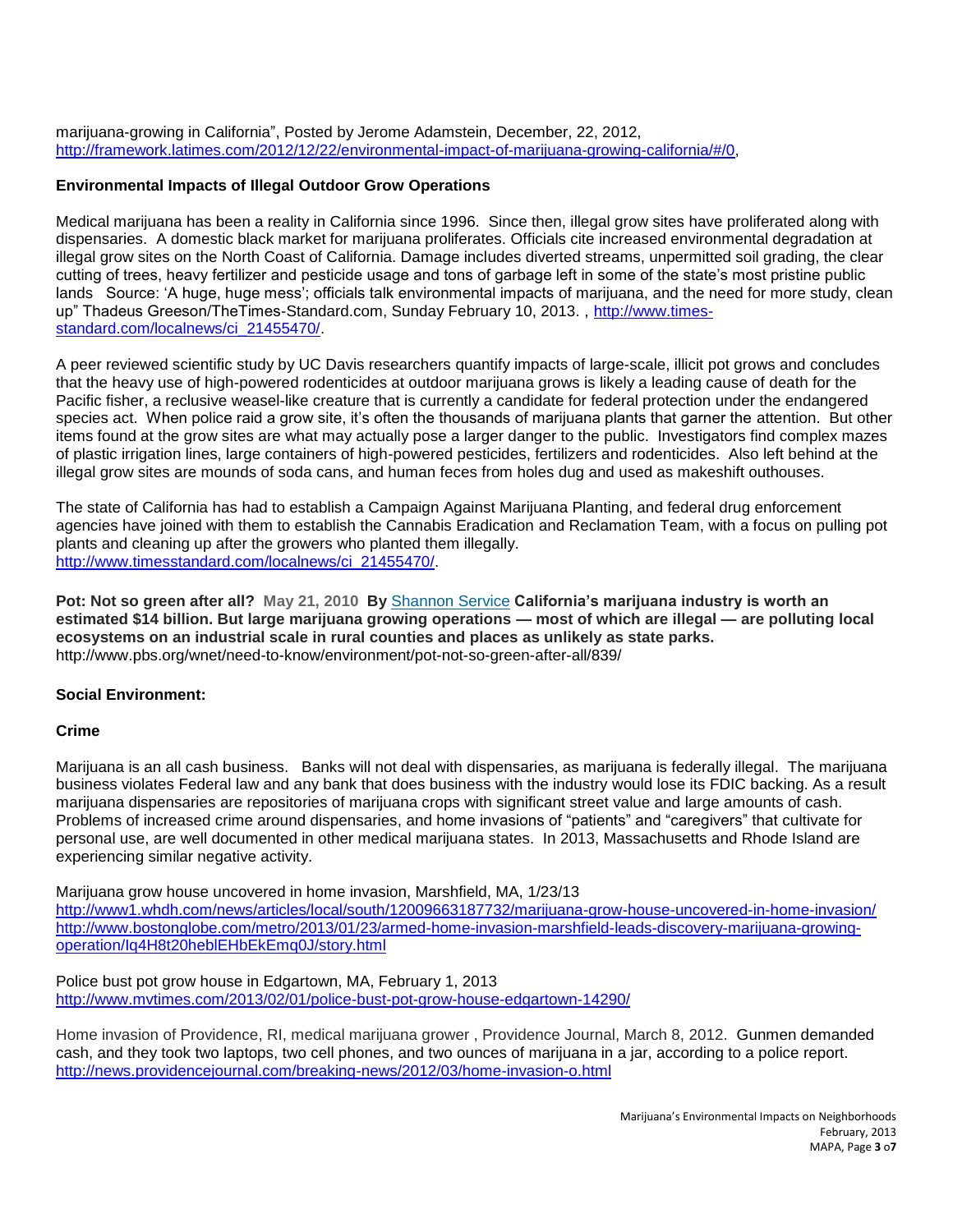Four arrested in S. Vrain, CO, home invasion, One shot in chest in intensive care. January17, 2013. Colorado Springs, CO. "… four allegedly targeted the apartment, where they planned to break in and steal marijuana and money, according to an arrest affidavit." [http://www.gazette.com/articles/three-149850-home-vrain.html#ixzz2Kb5bk3jZ,](http://www.gazette.com/articles/three-149850-home-vrain.html#ixzz2Kb5bk3jZ) <http://www.gazette.com/articles/home-149512-arrested-three.html>

"Police: 2 intruders shot, killed at marijuana grow house" PUYALLUP, Wash. - Two heavily armed intruders who forced their way into a home with an illegal marijuana grow operation were shot and killed by the homeowner Thursday morning near Puyallup, officials said. **By KOMO Staff Published: Dec 6, 2012 at 9:19 AM PST <http://www.komonews.com/news/local/Police-2-intruders-shot-killed-at-marijuana-grow-house--182391481.html>**

## **Nuisance**

Everett, WA, council votes to call pot dispensaries nuisances, Thursday, December 20, 2012, <http://www.heraldnet.com/article/20121220/NEWS01/712209882>Some of the issues that city officials say prompted action are dispensaries that skirt the law, odor emitted from growing pot plants and safeguards against criminals who prey on the medical pot patients to steal the drug and sell it on the black market**.**

Declared a nuisance in Berkeley, CA, medical marijuana collective ordered closed, By Doug Oakley, Oakland Tribune [http://www.mercurynews.com/medical-marijuana/ci\\_22090535/declared-nuisance-berkeley-medical-marijuana-collective](http://www.mercurynews.com/medical-marijuana/ci_22090535/declared-nuisance-berkeley-medical-marijuana-collective-ordered-closed)[ordered-closed](http://www.mercurynews.com/medical-marijuana/ci_22090535/declared-nuisance-berkeley-medical-marijuana-collective-ordered-closed) Posted: 11/29/2012 10:25:12 AM PST. Members of the Sacramento Street Improvement Association who live around the corner and who threatened to sue the group over allegations it brought crime, trash and street drug sales said he won't be convinced [the dispensary business] is gone until he sees the space empty.

Nevada: Marijuana Nuisance Ordinance Numbers So Far, Published Nove 5, 2012.

<http://yubanet.com/regional/Marijuana-Nuisance-Ordinance-Numbers-So-Far.php#.URjuHqX7Lmc>

November 2, 2012 - The Nevada County Sheriff's Office formed a marijuana nuisance ordinance enforcement team that consisted of Sgt. Ray Kress and Deputy Mark Hollitz. The team's goal was to respond to all marijuana nuisance complaints and enforce Marijuana Nuisance Ordinance that was approved on May 5, 2012, by the Nevada County Board of Supervisors. The Nevada County Sheriff's Office has received 294 citizen complaints concerning marijuana nuisance to date.

<http://www.theunion.com/news/ticker/3066908-113/marijuana-ordinance-county-abatement>

# **Contention in Neighborhoods**

Medical pot's side effects *Unhappy neighbors cite gunshots, threats as grove of plants tops 8 feet and odors circulate* [http://www.pressdemocrat.com/article/20081027/NEWS/810270310#](http://www.pressdemocrat.com/article/20081027/NEWS/810270310)

A Santa Rosa, CA, man says he has nothing against people who use marijuana for medical reasons. But after another fall harvest season in which his neighbor's marijuana plants grew well above the 8-feet, his compassion finally gave out. A feud between two neighbors represents a dramatic showdown over the right of one homeowner under California law to grow marijuana versus the right of other resident not to have their quality of life or safety threatened by that activity. In a photo outside his home, Gardea posted large homemade sign emblazoned with hand lettering: *"Please don't pull a home invasion here. Indoor buds NEXT DOOR at #116. See Allan – [arrow pointing next door]. "*

# **Decreased Property Values**

"Move over, meth: Marijuana 'grow houses' an increasing menace." A home that was used to grow pot can be a nightmare for a homebuyer, with problems ranging from mold to bad wiring. By Melinda Fulmer of MSN Real Estate. <http://realestate.msn.com/article.aspx?cp-documentid=26924092>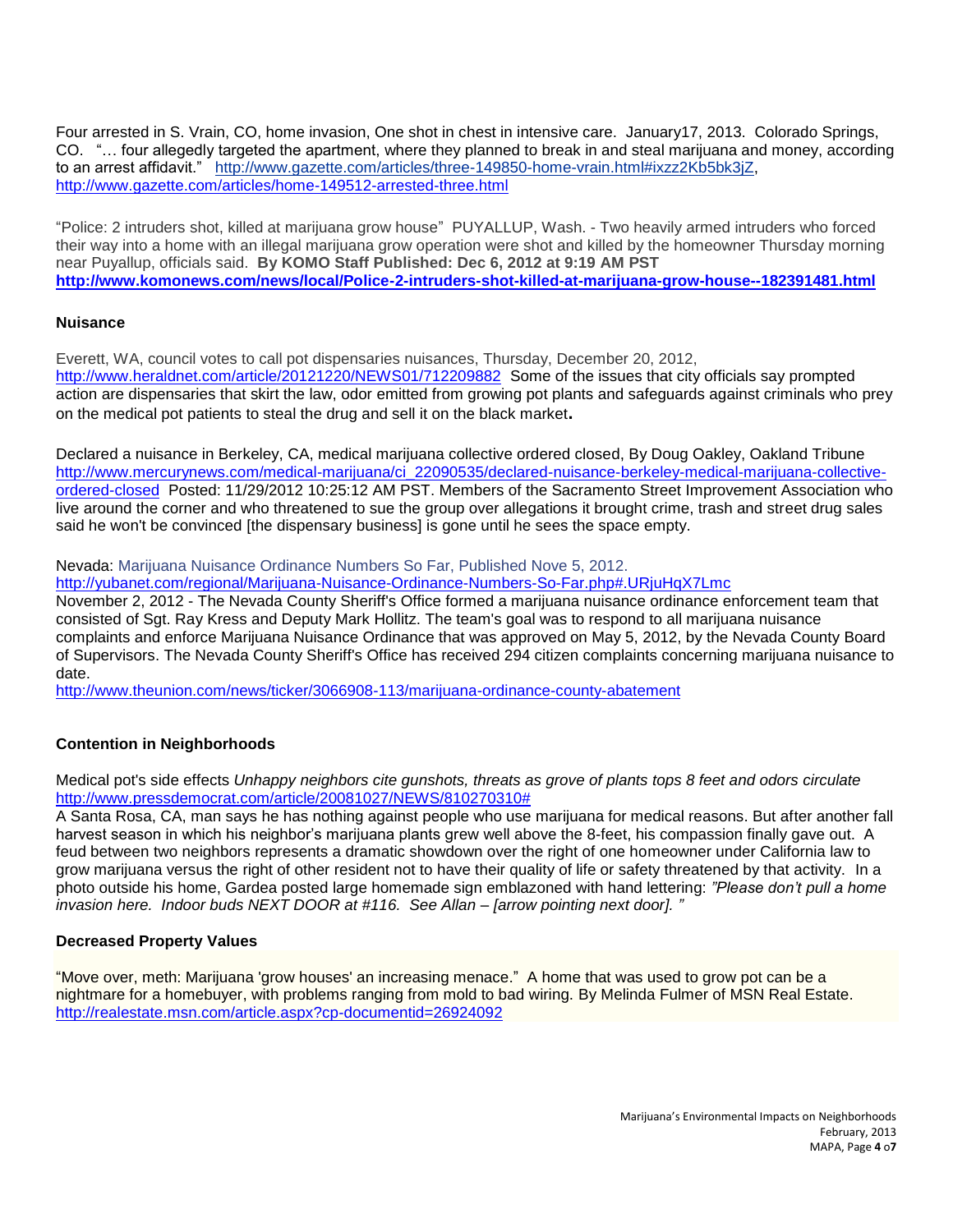# **Landord and Real Estate Issues**

A "Growing" Problem – Medical Marijuana Laws Create Liability for Lansing Landlords, Dustin McMahon, Lansing, MI. "It is important for landlords to understand that he or she cannot be held liable for medical marihuana being present in a tenant's dwelling. However, if a landlord has knowledge that illegal sales of drugs are taking place, especially in common areas of the rental unit, there is potential liability under more general premises liability statutes." <http://www.law.msu.edu/clinics/rhc/medmarijuana.pdf>

"Medical marijuana: Big problems for landlords". Legalizing medical marijuana in Massachusetts now conflicts with federal law, which outlaws marijuana entirely. As a result, property owners whose apartments will be used to grow and distribute marijuana could have their properties summarily taken away under federal law. This civil asset forfeiture does not require any criminal charge or conviction against the landlord. It only requires a "substantial connection" between drug activity and a property, and that connection may not even require the landlord's awareness. Landlord concerns include: property damage, denial of access to their property because the law requires an "enclosed locked facility accessible only to dispensary agents" and marijuana cardholders, smoking, crime, insurance and mortgages. Small Property Owners Association, Families who provide 75% of all rental housing.

<http://spoa.com/medical-marijuana-passes-63-37-2/>

Problems with Medical Marijuana Facilities in Commercial Real Estate Properties, ITRA, International Tenant Representative Alliance, Denver, Coloado.

1) Multi-tenant Industrial Buildings with Grow Operations + Retail Dispensaries

a) Marijuana smoke seepage into other tenants' suites, when on-site smoking is allowed, likely violating the Colorado Clean Indoor Air Act & other tenants' lease rights for the "quiet and peaceful enjoyment" of their premises.

b) Mold contamination from the marijuana growing process can cause airborne respiratory allergies & serious illnesses for other tenants, again violating their lease rights for the "quiet and peaceful enjoyment" of their premises.

c) Mold contamination from the growing process can cause Environmental Damage to the building, resulting in costly Environmental Remediation & potential loss of property value for the landlord.

d) Strong odors from the marijuana growing process can disturb other tenants & be a nuisance, again violating their lease rights for the "quiet and peaceful enjoyment" of their premises.

e) Magnet targets for robbery of cash, prepared marijuana products & marijuana plants raises safety issues for current & prospective tenants, plus their employees & customers. (Denver Police Dept. can speak directly to this issue.)

f) Given "a", "b", "c" & "e" above, will insurance companies increase insurance rates for all tenants in a property that has a Medical Marijuana Facility as a tenant?

g) Very heavy water user as compared to other tenants, all of which are usually on the same water meter & typically only pay for their pro-rata share of water usage based on SF leased, not on actual usage, which can result in other tenants subsidizing the cost of heavy water usage by Medical Marijuana Facilities.

h) Heavy visitor traffic & parking compared to most other Industrial tenants.

i) Disruption of other tenants' "quiet and peaceful enjoyment" can lead to landlord's lease defaults, breaking of leases by other tenants and/or a decrease in lease renewals by other tenants, any of which will likely result in loss of the landlord's long-term property value.

j) Potentially problematic business image issues for some existing tenants can affect their customers' willingness to make on-site visits to a tenant's premises.

k) Potentially problematic business image issues for other tenants can affect landlord's retention of existing tenants & attraction of new tenants & therefore the landlord's long-term property value.

l) Questionable credit of some Medical Marijuana Facilities, as many are startups that do not have experience in this business, thereby making them risky tenants.

m) Unsettled & volatile legal issues surrounding Medical Marijuana & Medical Marijuana Facilities make them risky tenants in terms of living out the term of their leases.

2) Multi-tenant Office & Retail Buildings with Retail Dispensaries Only

a) Marijuana smoke seepage into other tenants' suites, when on-site smoking is allowed, likely violating the Colorado Clean Indoor Air Act & other tenants' lease rights for the "quiet and peaceful enjoyment" of their premises.

b) Magnet targets for robbery of cash, prepared marijuana products & marijuana plants raises safety issues for current & prospective tenants, plus their employees & customers. (Denver Police Dept. can speak directly to this issue.)

c) Given "a" & "b" above, will insurance companies increase insurance rates for all tenants in a property that has a Medical Marijuana Facility as a tenant?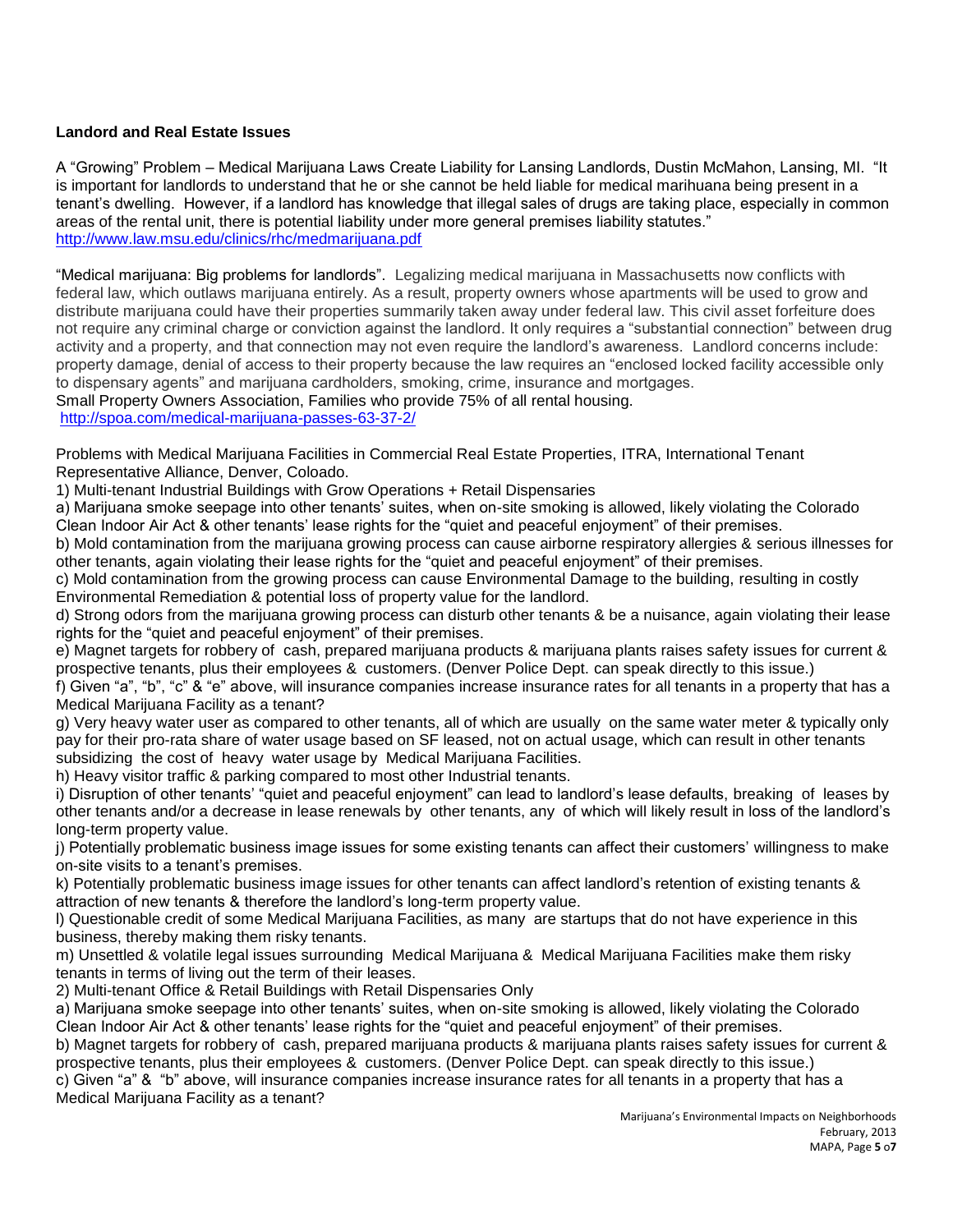d) Disruption of other tenants' "quiet and peaceful enjoyment" can lead to landlord's lease defaults, breaking of leases by other tenants and/or a decrease in lease renewals by other tenants, any of which will likely result in loss of the landlord's long-term property value.

e) Potentially problematic business image issues for some existing tenants can affect their customers' willingness to make on-site visits to a tenant's premises.

f) Potentially problematic business image issues for other tenants can affect landlord's retention of existing tenants & attraction of new tenants & therefore the landlord's long-term property value.

g) Questionable credit of some Medical Marijuana Facilities, as many are startups that do not have experience in this business, thereby making them risky tenants.

h) Unsettled & volatile legal issues surrounding Medical Marijuana & Medical Marijuana Facilities make them risky tenants in terms of living out the term of their leases.

3) Neighboring Properties - Depending upon the visibility & reputation/history of a Medical Marijuana Facility in a business district or a mixed-use neighborhood, could this also affect the values of neighboring properties? [http://www.maclw.com/articles/Problems\\_wMed\\_Marij\\_Facilities12-12-09.pdf](http://www.maclw.com/articles/Problems_wMed_Marij_Facilities12-12-09.pdf)

# **Traffic Safety Issues**

"Marijuana Use Increases Risk of Traffic Crashes and Deaths." A meta-analysis was conducted using nine epidemiological studies of motor vehicle collisions that measured recent cannabis use and also included control groups. Experimental and simulation studies were excluded. The results indicated that driving under the influence of cannabis was associated with a 92% increased risk of vehicular crashes. Important is the fact that such driving was associated with a 110% increase in fatal crashes. It appears that the public is generally unaware of the significant risk of marijuana use to trafic accidents and deaths. <http://www2.potsdam.edu/hansondj/files/Marijuana-Use-Increases-Risk-of-Traffic-Crashes-and-Deaths.html>

DrugFacts: Drugged Driving A study of over 3,000 fatally injured drivers in Australia showed that when marijuana was present in the blood of the driver, he or she was much more likely to be at fault for the accident. Additionally, the higher the THC concentration, the more likely the driver was to be culpable.

**http://www.drugabuse.gov/publications/drugfacts/drugged-driving**

Smoke and Mirrors: Driving While High on [Marijuana](http://blogs.scientificamerican.com/observations/2012/02/09/smoke-and-mirrors-driving-while-on-marijuana-doubles-ones-chances-of-a-serious-car-crash/) Doubles One's Chances of a Serious Car Crash By [Katherine](javascript:void(0)) Harmon | February 9, 2012 |

Many drug users have claimed that a few puffs of pot before getting behind the wheel are perfectly harmless. This article in SCIENTIFIC AMERICAN explains that a new study, however, shows that drivers who smoke marijuana within a few hours of hitting the road are almost twice as likely as stone-sober motorists to be in a crash that results in serious injury or death. Authors of the new paper, published online Thursday in the *British [Medical](http://www.bmj.com/) Journal*(*BMJ*), sifted through nine previous studies to develop a clearer picture of the risks to users who light up before revving up. [http://blogs.scientificamerican.com/observations/2012/02/09/smoke-and-mirrors-driving-while-on-marijuana-doubles-ones](http://blogs.scientificamerican.com/observations/2012/02/09/smoke-and-mirrors-driving-while-on-marijuana-doubles-ones-chances-of-a-serious-car-crash/)[chances-of-a-serious-car-crash/](http://blogs.scientificamerican.com/observations/2012/02/09/smoke-and-mirrors-driving-while-on-marijuana-doubles-ones-chances-of-a-serious-car-crash/)

# **Drug Tourism**

Concerns raised over 'cannabis tourism' as two U.S. states legalize marijuana use.

## PUBLISHED**:** 07:11 EST, 9 November 2012

Denver has long drawn thrill-seekers to its snowy peaks and thriving ski scene. But a newly passed recreational marijuana law has raised concerns about whether it will open the door to so-called 'pot tourism'. This week, both Colorado and Washington State became the first U.S. states to legalize the possession of marijuana for recreational use. 'Some folks might come to Colorado to enjoy some marijuana as will be their right. So what?' said Betty Aldworth, advocacy director for the Colorado marijuana campaign. But some fear that the vote could deter tourists. 'Colorado's brand will be damaged, and we may attract fewer conventions and see a decline in leisure travel,' Visit Denver CEO Richard Scharf said in a statement before the vote.